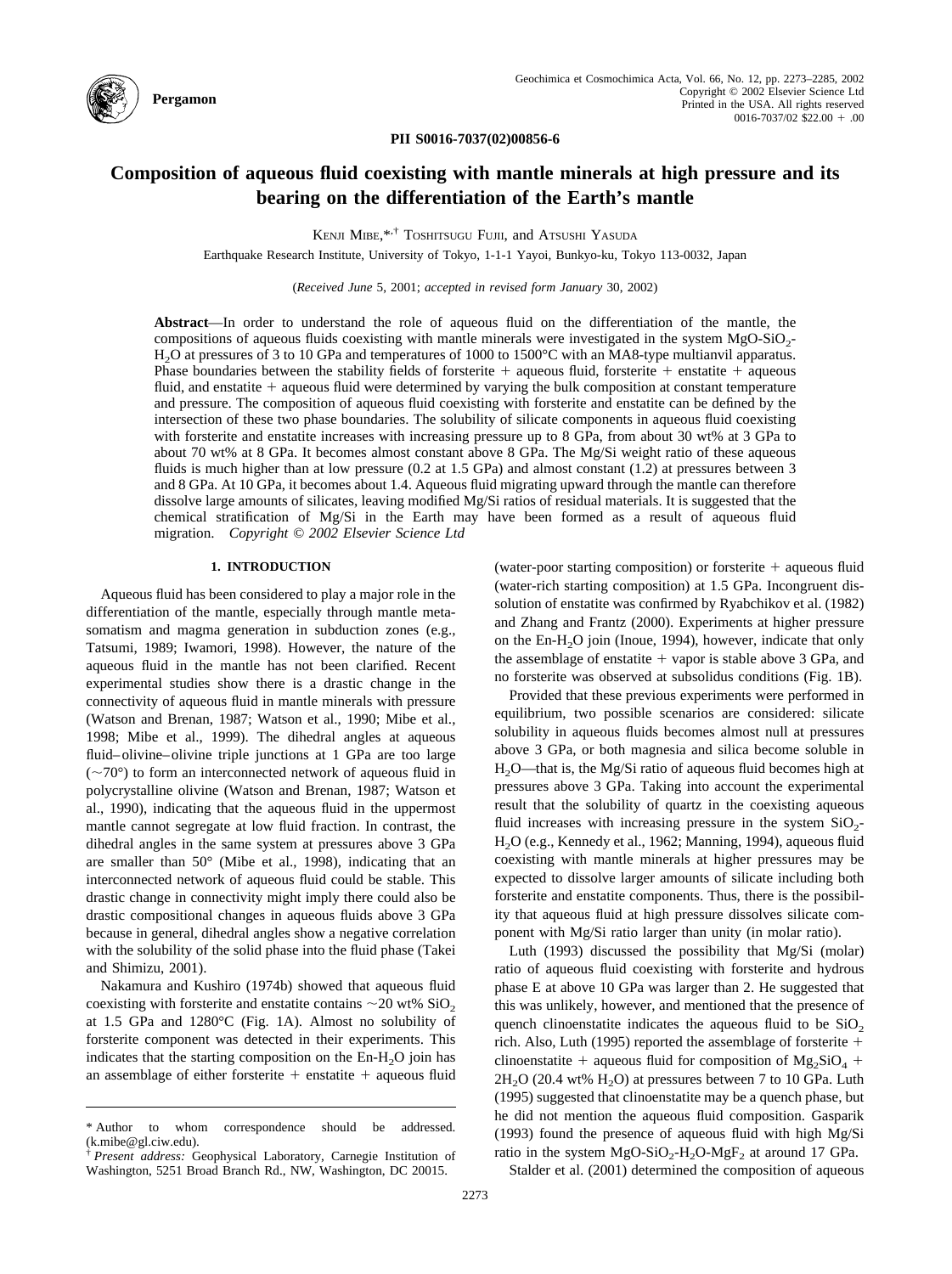<span id="page-1-0"></span>

Fig. 1. (A) Isobaric and isothermal section (wt%) of  $Mg_2SiO_4-SiO_2$ - $H<sub>2</sub>O$  at 1.5 GPa and 1280°C. F = aqueous fluid; Fo = forsterite; En = enstatite. After [Nakamura and Kushiro \(1974b\)](#page-11-0). Aqueous fluid coexisting with forsterite and enstatite (star) contains  $\sim$  20 wt% silica. Note that starting composition on the  $En-H<sub>2</sub>O$  join has an assemblage of either forsterite  $+$  enstatite  $+$  aqueous fluid (water-poor starting composition) or forsterite  $+$  aqueous fluid (water-rich starting composition). (B) Pressure–temperature phase diagram for  $MgSiO<sub>3</sub> + 15.2$ wt% H<sub>2</sub>O. F = aqueous fluid; L = liquid; Fo = forsterite; En = enstatite; Cen  $=$  clinoenstatite. Modified after [Inoue \(1994\).](#page-11-0) Note that no forsterite is observed at subsolidus condition above 3 GPa.

fluid in the system  $MgO-SiO<sub>2</sub>-H<sub>2</sub>O$  at 6.5 to 10.5 GPa and 900 to 1200°C and showed that both the solubility and the Mg/Si ratio increased with pressure. [Stalder et al. \(2001\)](#page-12-0) used diamond aggregates to trap the fluids and analyzed the recovered diamond traps via laser ablation inductively coupled plasma mass spectrometry. In general, however, aqueous fluid at high pressure cannot be quenched into one phase but into a mixture of glass, quench crystals, and nearly pure water (e.g., [Schneider](#page-12-0) [and Eggler, 1986; Mysen and Wheeler, 2000\)](#page-12-0). Therefore, it might be difficult to know the exact compositions of aqueous fluid under the experimental conditions by use of such recovered materials because some quenched materials could be lost preferentially during sample preparation for analysis. Actually, for example, the Mg/Si wt ratio of aqueous fluid that coexisted with enstatite at 9 GPa and 1050°C, using 85 wt% enstatite  $+$ 



Fig. 2. Schematic diagram showing the furnace assemblies. Scale bar  $=$  5 mm. (A) Assembly for 3 to 6 GPa. (B) Assembly for 8 to 10 GPa. truncated edge length (TEL) is the length of the triangularly truncated corners of tungsten carbide cubes used for the second stage pressurization.

15 wt% H2O bulk composition [\(Stalder et al., 2001;](#page-12-0) run MSH30 in their [table 1\)](#page-2-0), is much higher (1.95) than the expected value (0.67).

Instead, phase equilibrium measurements of the run products have been used to determine the composition of unquenchable aqueous fluid phase (e.g., [Nakamura, 1974a; Nakamura and](#page-11-0) [Kushiro, 1974b; Ryabchikov et al., 1982; Mysen and Wheeler,](#page-11-0) [2000; Zhang and Frantz, 2000\)](#page-11-0). In this study, therefore, the compositions of aqueous fluid coexisting with mantle minerals were determined chemographically in the system  $MgO-SiO<sub>2</sub>$ -H<sub>2</sub>O at pressures up to 10 GPa. On the basis of these experimental results, the role of water on the differentiation of the mantle is discussed.

# **2. EXPERIMENTAL METHODS**

### **2.1. Experimental Procedure**

High-pressure experiments were performed with the MA8-type highpressure apparatus driven by a pair of guide blocks in a uniaxial 2000-ton press (ERI-2000) installed at the Earthquake Research Institute, University of Tokyo. Tungsten carbide (WC) cubic anvils having 12 mm corner truncation edges were used for pressures up to 6 GPa, and anvils with 8-mm truncation were used for pressures up to 10 GPa. Twelve pieces of preformed pyrophyllite gaskets 3.0 mm thick and 6.0 mm wide were used.

The furnace assemblies used in the experiments are shown in Figure 2. A semisintered  $ZrO<sub>2</sub>$  octahedron is used as the pressure medium for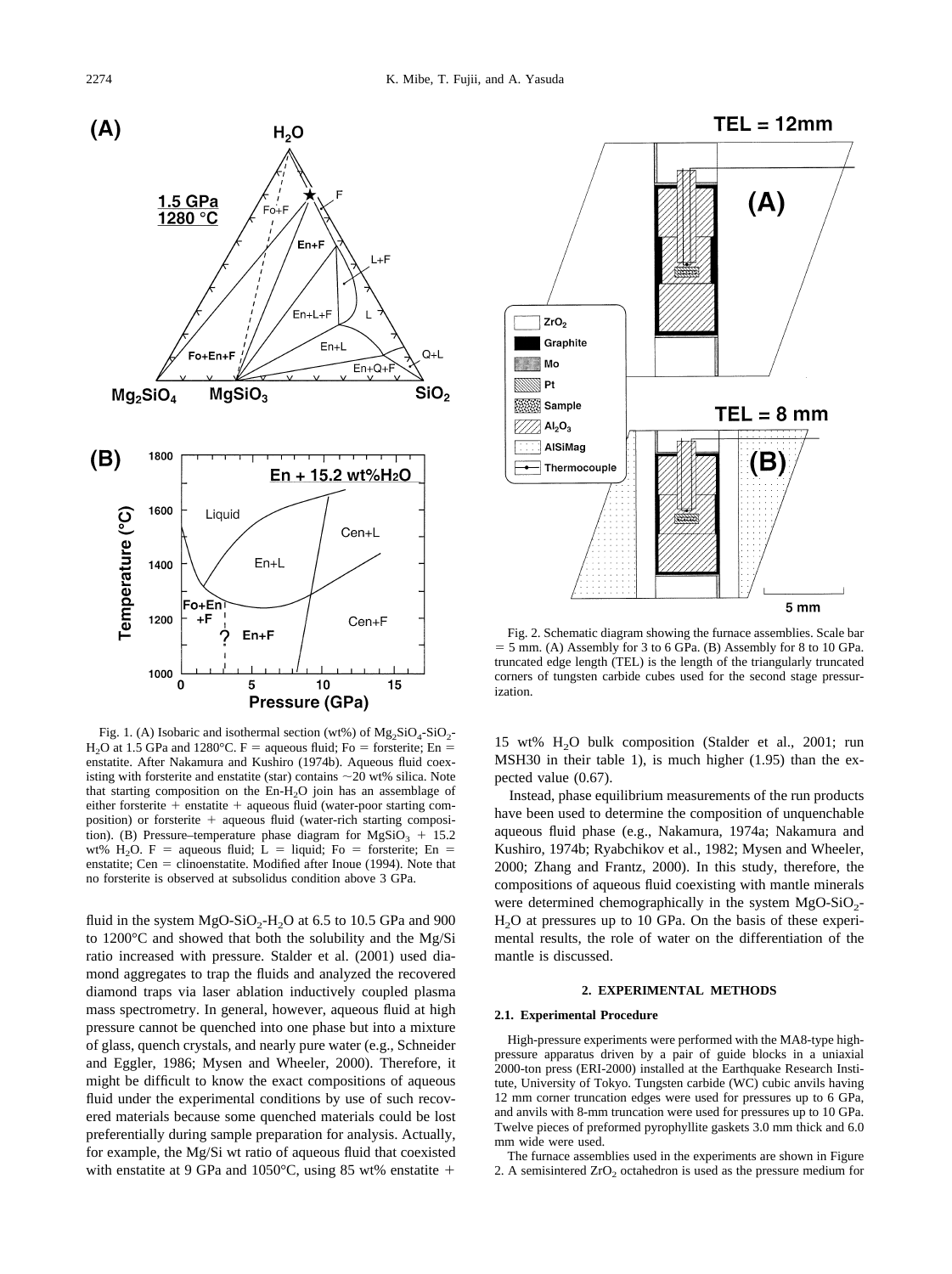<span id="page-2-0"></span>experiments with truncated edge length of 12 mm ([Fig. 2A](#page-1-0)). For experiments with truncated edge length of 8 mm, AlSiMag (Technical Ceramics) octahedron is used as the pressure medium [\(Fig. 2B](#page-1-0)). A pair of Mo electrodes and a cylindrical graphite heater is used. A cylindrical heater is divided into three cylindrical units (i.e., stepped heater) to reduce the temperature gradient. Temperature gradients of this type of furnace are estimated to be  $\pm 10^{\circ}$ C/mm at 1100°C from the measurement by [Yasuda et al. \(1990\)](#page-12-0).

Temperature of the sample was monitored with a W3%Re-W25%Re thermocouple. Because thermocouple emf signals were conducted through the surface of tungsten carbide cubes to the temperature measurement electronics, it was necessary to make a correction for the surface temperature of the anvil. This was done by attaching a chromel–alumel thermocouple to the anvil surface. A correction for the effect of pressure on the thermocouple emf was not applied. The relationship between load and sample pressure was calibrated with the following phase transformations:  $SiO<sub>2</sub>$  (quartz–coesite) at 3.2 GPa and 1200°C [\(Bose and Ganguly, 1995\);](#page-11-0)  $Fe<sub>2</sub>SiO<sub>4</sub>$  ( $\alpha$  to  $\gamma$ ) at 5.8 GPa and 1200°C [\(Yagi et al., 1987\)](#page-12-0); and  $SiO<sub>2</sub>$  (coesite–stishovite) at 9.2 GPa and 1200°C and at 10.3 GPa and 1600°C [\(Zhang et al., 1996\)](#page-12-0). The uncertainties in pressure are estimated to be  $\pm 0.3$  GPa.

Several starting materials on the join brucite and quartz within the  $H<sub>2</sub>O-Fo-En$  triangle were prepared to have compositions between forsterite and enstatite on an  $H_2O$ -free basis. They are Fo100 + 20.4 wt% H<sub>2</sub>O, Fo90En10 + 19.9 wt% H<sub>2</sub>O, Fo80En20 + 19.4 wt% H<sub>2</sub>O, Fo60En40 + 18.4 wt% H<sub>2</sub>O, Fo40En60 + 17.4 wt% H<sub>2</sub>O, Fo20En80  $+16.3$  wt% H<sub>2</sub>O, Fo10En90  $+15.8$  wt% H<sub>2</sub>O, and En100  $+15.2$  wt%  $H<sub>2</sub>O$  (Fo/En ratio in wt%). Dried powders of  $Mg(OH)<sub>2</sub>$  (Wako Pure Chemical Industries) and  $SiO<sub>2</sub>$  (Soekawa Chemical) were mixed in an agate mortar and pestle under acetone for 1 h, then dried at 120°C for  $>12$  h. These starting materials were loaded into platinum capsules (outer diameter 1.5 mm, inner diameter 1.2 mm) sealed at one end by welding. The capsules were then welded shut to prevent water loss during the experiment.

To investigate the morphology of quench crystals from aqueous fluid and to determine the solubility precisely, one experiment (Fw-20) was conducted with a large amount of water. Solid phases (brucite and quartz) of  $\sim$ 0.65 mg were loaded in a platinum capsule (outer diameter 1.2 mm, inner diameter 1.0 mm, length 8 mm). About 0.11 mg distilled water was added with a microsyringe. The capsule was then welded shut. The amount of water in the capsule was confirmed by weighing the capsule before and after welding. The starting composition of Fw-20 thus prepared was Fo100  $+$  70 wt%H<sub>2</sub>O. The welded capsule was then folded in half, to a length of  $\sim$ 4 mm.

In the experiment, pressure was applied first by loading to the desired pressure, and then temperature was increased to the desired value. The heating duration varied from 1 to 20 h depending on temperature. During experiments, temperature was controlled within  $\pm$  3°C of the desired value. After the run, the charge was quenched by means of shutting off the power supply without changing the load. After pressure was released, the sample was recovered.

#### **2.2. Examination of the Run Products**

The run products generally consisted of semisintered aggregates of minerals. What existed as fluid-filled porosity at run conditions was preserved upon quench either as void space or as fine-grained quench silicate and glass. Recovered samples were mounted in epoxy and sectioned. The presence of water during the experiments was confirmed by the observation that liquid water was released from the capsule when it was cut after the run. The opened capsule was dried at 120°C for a few hours. Epoxy impregnation and grinding were repeated several times before one side-polished sample was prepared. Although some of the quench crystals and glass may have been lost from the capsule when opened, the presence of quench crystals and glass that remained in the polished sample strongly suggests that aqueous fluid dissolved silicate components under the conditions of the experiments. Chemical analyses of the run products were made with a JEOL 8800R electron microprobe. Typical operating conditions were 15 kV and 1.2  $\times$  10<sup>-8</sup> A. In order not to overlook any crystalline phases, some samples that have the critical composition near the phase boundary at experimental conditions were examined more than one section.

Table 1. Experimental conditions and results in the system CaO- $MgO-A1_2O_3-SiO_2-H_2O.$ 

| Run No.      | P<br>(GPa) | $(^{\circ}C)$ | Duration<br>(h) | Mineral assembly <sup>a</sup> |
|--------------|------------|---------------|-----------------|-------------------------------|
| $P_{W} - 30$ | 8          | 1100          | 0.5             | $01 + Opx + Cpx + Gt + F$     |
| $Pw-23$      | 8          | 1100          | 1               | $01 + Opx + Cpx + Gt + F$     |
| $Pw-13$      | 8          | 1100          | 10              | $01 + Opx + Cpx + Gt + F$     |
| $Pw-29$      | 8          | 1100          | 30              | $01 + Opx + Cpx + Gt + F$     |

<sup>a</sup> O1 = olivine; Opx = orthopyroxine; Cpx = clinopyroxene; Gt = garnet; F = aqueons fluid. Starting composition was  $SiO<sub>2</sub> 38.1 wt\%$ , Al<sub>2</sub>O<sub>3</sub>4.3 wt%, MgO 37.3 wt%, CaO 3.6 wt%, and H<sub>2</sub>O 16.7 wt%.

#### **2.3. Chemical Equilibrium and Temperature Gradient**

It is important to check whether chemical equilibrium is attained between the aqueous fluid phase and coexisting minerals under high pressure and temperature conditions. To investigate the conditions required to attain chemical equilibrium, a series of experiments in the system CaO-MgO-Al<sub>2</sub>O<sub>3</sub>-SiO<sub>2</sub>-H<sub>2</sub>O was conducted before the investigation of phase relations in the system  $MgO-SiO<sub>2</sub>-H<sub>2</sub>O$ . In this system, equilibrium could be evaluated by examining Ca and Al zoning profiles in the minerals.

At 8 GPa and 1100°C, four independent experiments were conducted with durations of 0.5, 1, 10, and 30 h (Table 1). Slight difference in CaO and  $Al_2O_3$  contents between cores and rims of garnet and clinopyroxene were recognized in experiments with rather short durations  $(0.5 \sim 1$  h). After 10 h, the abundances of elements in each mineral reach nearly constant values. Four experiments resulted in the same phase assemblage of olivine  $+$  orthopyroxene  $+$  clinopyroxene  $+$  $\gamma$  garnet  $+$  aqueous fluid. These results indicate the chemically equilibrated aqueous fluid can be obtained within 10 h at 8 GPa and 1100°C in the system CaO-MgO-Al<sub>2</sub>O<sub>3</sub>-SiO<sub>2</sub>-H<sub>2</sub>O. In addition to these, grain sizes obtained are almost the same in the systems both CaO-MgO- $Al_2O_3-SiO_2-H_2O$  and  $MgO-SiO_2-H_2O$  under the same conditions. Therefore, 10 h are thought to be enough to obtain chemical equilibrium in the system  $MgO-SiO<sub>2</sub>-H<sub>2</sub>O$  at 1100°C.

Temperature gradients cause segregation differentiation of melt and residual solid by the process that [Lesher and Walker \(1988\)](#page-11-0) called saturation gradient chemical diffusion, and results in a layered structure [\(Lesher and Walker, 1988; Walker et al., 1988\).](#page-11-0) Previous melting experiments that used multianvil apparatus were often conducted with large sample capsules (more than a few mm in length). In those cases the temperature gradients were so large that recovered sample consisted of various phase assemblages between the liquidus and the solidus within a single capsule (e.g., [Takahashi, 1986; Zhang and Herzberg,](#page-12-0) [1994\).](#page-12-0) It is very difficult to obtain precise equilibrium phase information from the experiments performed in a capsule with large thermal gradient. To minimize the thermal gradients, [Yasuda et al. \(1990\)](#page-12-0) have developed stepped heater. In the present study because this kind of segregation differentiation could be enhanced in the system solid and aqueous fluid (e.g., [Stalder and Ulmer, 2001\)](#page-12-0), we employed very small platinum capsules with sample height of less than 300  $\mu$ m in addition to the stepped heater. From [Yasuda et al. \(1990\),](#page-12-0) temperature gradient within this short capsule is estimated to be less than 10°C. The equilibrium assemblage of forsterite  $+$  enstatite  $+$  aqueous fluid can be observed like [Figure 3\(A\)](#page-3-0) in the short capsule. Both forsterite and enstatite are distributed homogeneously in the capsule.

#### **3. RESULTS**

#### **3.1. Phase Assemblages**

The experimental conditions and the results are shown in [Table 2.](#page-4-0) At temperatures below the solidus, mixtures of feathery, fibrous or needle-like forsterite and enstatite crystals and glass globules of silica were observed in the recovered sample charge [\(Fig. 3B\)](#page-3-0). All these fine materials are considered to be quench aqueous fluid; that is, they were formed directly from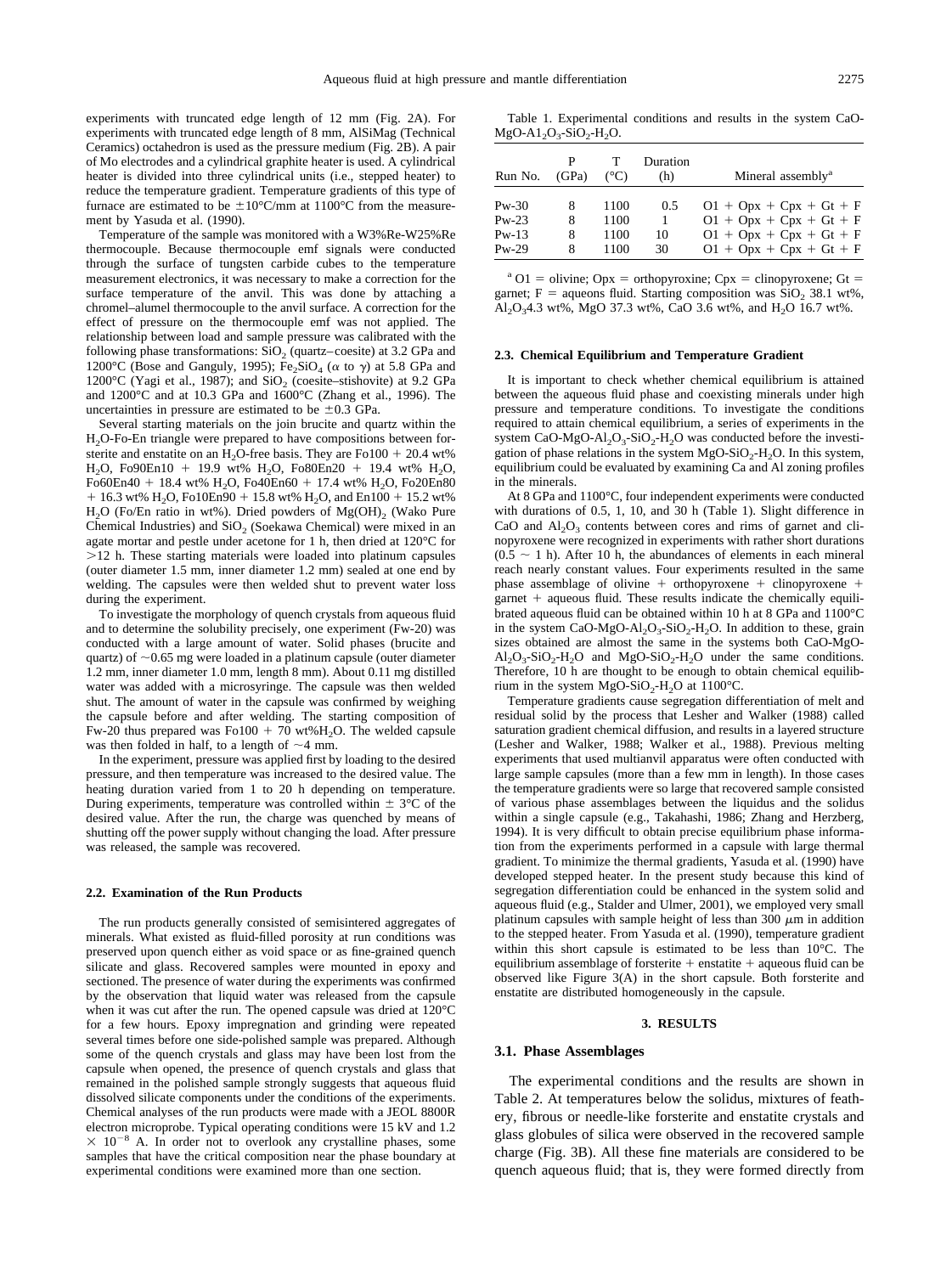<span id="page-3-0"></span>

Fig. 3. (A) Forsterite (Fo), enstatite (En), and quenched materials (Q) formed from Fo60En40 + 18 wt% H<sub>2</sub>O at 8 GPa and 1100°C (FEw-3). Backscattered electron image. Dark matrix is filled with epoxy. (B) Fo, En, and Q formed from Fo60En40 + 18 wt% H<sub>2</sub>O at 8 GPa and 1100°C (FEw-3). Secondary electron image. In this photograph, Fo and En are indistinguishable because contrast of image is optimized to display quench crystals. Dark matrix is filled with epoxy. (C) Fo and Q formed from Fo80En20 + 19 wt% H<sub>2</sub>O at 5 GPa and 1300°C (FEw-35). Backscattered electron image. (D) Photomicrograph of Q formed from Fo100  $+$  70 wt% H<sub>2</sub>O at 6 GPa and 1100°C (Fw-20).

the silicate component in the aqueous fluid that existed during the run.

The dissolution of forsterite in aqueous fluid remains congruent up to  $\sim$  10 GPa at 1100°C. In the system MgSiO<sub>3</sub> + 15.2 wt%  $H_2O$ , the dissolution of enstatite in aqueous fluid retains its congruent character at pressures between 3 to 8 GPa at 1100°C. On the other hand, at 5 GPa and 1250°C a small amount of forsterite was observed, and the assemblage forsterite  $+$  enstatite  $+$  aqueous fluid was obtained. This indicates that enstatite dissolution becomes incongruent at 5 GPa and 1250°C. Although we did not determine crystallographic structure of the solid phases, the equilibrium  $MgSiO<sub>3</sub>$  phase at 10 GPa was estimated to be clinoenstatite from the phase boundary of the orthoenstatite–clinoenstatite transition determined by [Pacalo and Gasparik \(1990\).](#page-11-0)

### **3.2. Solidus Temperature in the System MgO-SiO<sub>2</sub>-H<sub>2</sub>O**

In the system  $SiO_2-H_2O$ , a second critical end point exists near 1 GPa (e.g., [Kennedy et al., 1962\).](#page-11-0) At this point, the univariant solidus curve is terminated (and becomes divariant), and a distinction between aqueous fluid and silicate melt cannot be made. The solidus can be defined only where two fluids coexist. [Luth \(1993\)](#page-11-0) studied the system  $MgO-SiO<sub>2</sub>-H<sub>2</sub>O$  and noted that the morphology of the quench liquid and quench aqueous fluid remained distinctive to at least 12 GPa. Thus, he concluded that in contrast with the system  $SiO<sub>2</sub>-H<sub>2</sub>O$ , a second critical end point must be at pressures above 12 GPa in the MgO-SiO<sub>2</sub>-H<sub>2</sub>O system, if present. [Stalder et al. \(2001\)](#page-12-0) reached the same conclusion.

At 5 GPa, a mixture of feathery crystals and glass coexists with forsterite and enstatite at temperatures between 1000°C and 1200 °C for composition of Fo80En20  $+$  19 wt% H<sub>2</sub>O. Enstatite disappears at temperatures between 1250°C and 1275°C, and forsterite is the only crystalline phase. Large quench crystals with the dendritic texture coexist with forsterite at temperatures between 1300°C and 1400°C (Fig. 3C). These dendritic crystals resemble the quench melt obtained in dry melting experiments at high pressures (e.g., [Ohtani and](#page-11-0) [Kumazawa, 1981\)](#page-11-0), and in wet melting experiments (Inoue,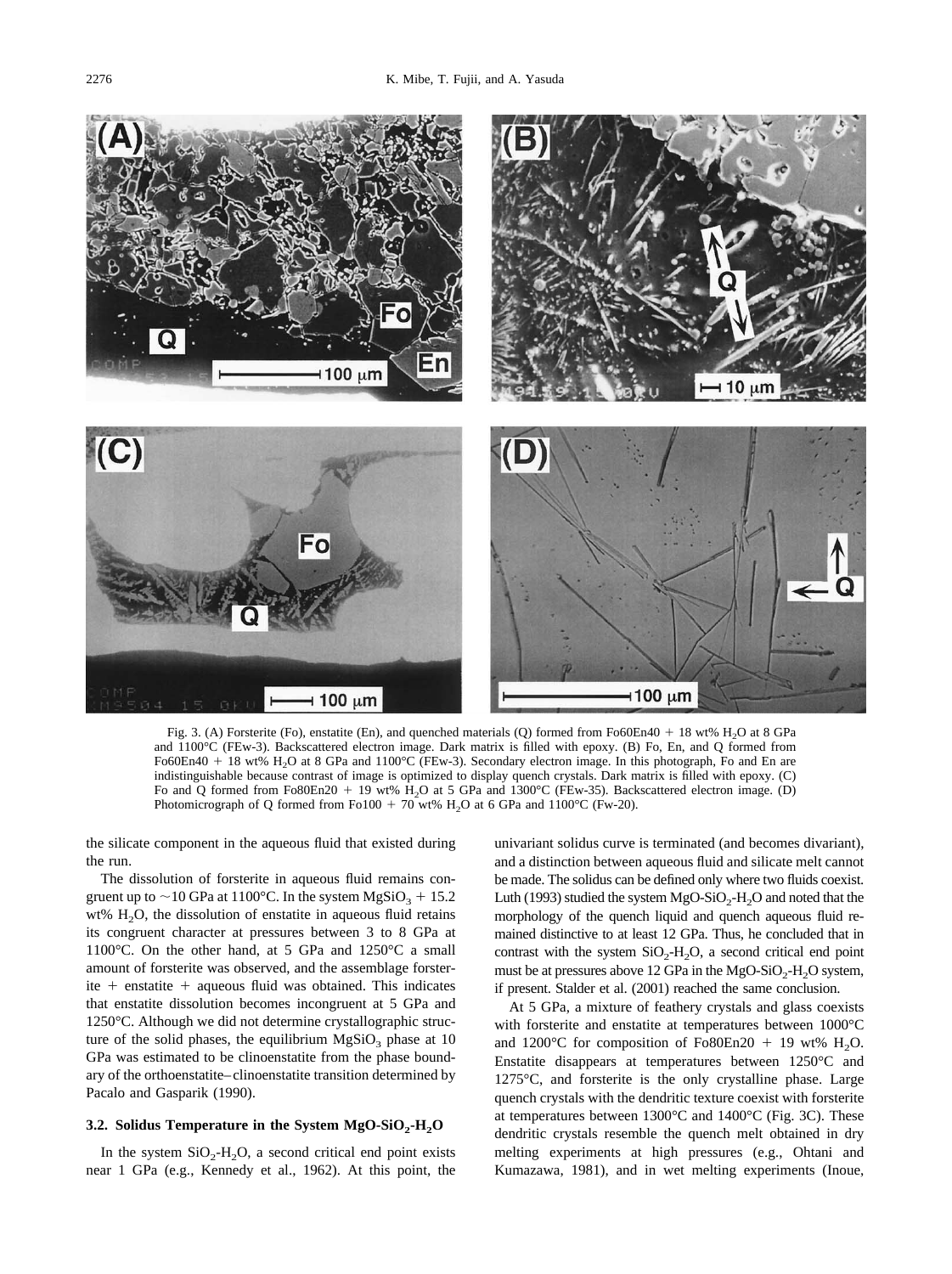<span id="page-4-0"></span>Table 2. Experimental conditions and results in the system MgO- $SiO<sub>2</sub>-H<sub>2</sub>O$ .

|               | Starting          | P      | T             | Duration       | Mineral                      |
|---------------|-------------------|--------|---------------|----------------|------------------------------|
| Run No.       | composition       | (GPa)  | $(^{\circ}C)$ | (h)            | assembly <sup>a</sup>        |
| FEw-9         | Fo90En10          |        | 1100          | 9              | $Fo + En + F$                |
| FEw-7         | Fo80En20          | 3<br>3 | 1100          | 10             | $Fo + En + F$                |
| FEw-8         | Fo80En80          | 3      | 1100          | 10             | $Fo + En + F$                |
|               |                   | 3      |               |                |                              |
| $Ew-3$        | En100             |        | 1100          | 8              | $En + F$                     |
| $Fw-12$       | Fo100             | 5      | 1000          | 77             | $Fo + F$                     |
| <b>FEw-15</b> | Fo80En20          | 5      | 1000          | 20             | $Fo + En + F$                |
| $FEw-10$      | Fo90En10          | 5      | 1100          | 8              | $Fo + F$                     |
| FEw-11        | Fo80En20          | 5      | 1100          | 10             | $Fo + En + E$                |
| <b>FEw-12</b> | Fo20En80          | 5      | 1100          | 10             | $Fo + En + F$                |
| $FEw-13$      | Fo10En90          | 5      | 1100          | 9.5            | $En + F$                     |
| $Ew-2$        | En100             | 5      | 1100          | 8              | $En + F$                     |
| $Ew-5$        | En100             | 5      | 1100          | 12             | $En + F$                     |
| <b>FEw-19</b> | Fo80En20          | 5      | 1150          | 7              | $Fo + En + F$                |
| <b>FEw-48</b> | Fo80En20          | 5      | 1150          | 19             | $Fo + En + F$                |
| $FEw-20$      | Fo80En20          | 5      | 1200          | 5              | $Fo + F$                     |
| <b>FEw-47</b> | Fo80En20          | 5      | 1200          | 10             | $Fo + En + F$                |
| $Fw-4$        | Fo100             | 5      | 1250          | 5              | $Fo + F$                     |
| <b>FEw-44</b> | Fo90En10          | 5      | 1250          | 5              | $Fo + F$                     |
| <b>FEw-34</b> | Fo80En20          | 5      | 1250          | 7              | $Fo + F$                     |
| <b>FEw-39</b> | Fo80En20          | 5      | 1250          | 5              | $Fo + F$                     |
| <b>FEw-40</b> | Fo60En40          | 5      | 1250          | 5              | $Fo + En + F$                |
| $FEw-41$      | Fo40En60          | 5      | 1250          | 6              | $Fo + En + F$                |
| <b>FEw-42</b> | Fo20En80          | 5      | 1250          | 5              | $Fo + En + F$                |
| <b>FEw-43</b> | Fo10En90          | 5      | 1250          | 5              | $Fo + En + F$                |
| $Ew-4$        | En100             | 5      | 1250          | 5              | $Fo + En + F$                |
| $Fw-10$       | Fo100             | 5      | 1275          | $\overline{4}$ | $Fo + F$                     |
| <b>FEw-50</b> | Fo90En10          | 5      | 1275          | 3              | $Fo + F$                     |
| $FEw-51$      | Fo80En20          | 5      | 1275          | 3              | $Fo + F$                     |
| <b>FEw-52</b> | Fo60En40          | 5      | 1275          | 3              | $Fo + En + F$                |
| $Fw-11$       | Fo100             | 5      | 1300          | 3              | $Fo + F$                     |
| <b>FEw-53</b> | Fo90En10          | 5      | 1300          | 3.5            | $Fo + F$                     |
| <b>FEw-16</b> | Fo80En20          | 5      | 1300          | 1              | $Fo + F$                     |
| <b>FEw-35</b> | Fo80En20          | 5      | 1300          | $\overline{2}$ | $Fo + L$                     |
|               |                   | 5      |               | $\overline{c}$ |                              |
| <b>FEw-54</b> | Fo60Fn40          |        | 1300          |                | $Fo + En + L$                |
| <b>FEw-55</b> | Fo40En60          | 5      | 1300          | 3              | $Fo + En + L$                |
| <b>FEw-30</b> | Fo80En20          | 5      | 1400          | 1              | $Fo + L$                     |
| <b>FEw-17</b> | Fo80En20          | 5      | 1500          | 1.8            | L                            |
| <b>FEw-36</b> | Fo80En20          | 5      | 1500          | 2              | L                            |
| $Fw-20$       | F <sub>0100</sub> | 6      | 1100          | 14.5           | $Fo + F$                     |
| $Fw-1$        | Fo100             | 8      | 1100          | 10             | $Fo + F$                     |
| FEw-2         | Fo80En20          | 8      | 1100          | 11.5           | $Fo + F$                     |
| <b>FEw-29</b> | Fo80En20          | 8      | 1100          | 12             | Fo $(+$ En) <sup>c</sup> + F |
| FEw-3         | Fo60En40          | 8      | 1100          | 14             | $Fo + En + F$                |
| FEw-4         | Fo40En50          | 8      | 1100          | 10             | $Fo + En + F$                |
| $FEw-1$       | Fo20En80          | 8      | 1100          | 10             | $En + F$                     |
| $Ew-1$        | En100             | 8      | 1100          | 10             | $En + F$                     |
| $Fw-3$        | Fo100             | 10     | 1100          | 12             | $Fo + F$                     |
| <b>FEw-22</b> | Fo80En20          | 10     | 1100          | 10             | $Fo + Cen + F$               |
| <b>FEw-27</b> | Fo80En20          | 10     | 1100          | 10             | $Fo + Cen + F$               |
| FEw-33        | Fo40En60          | 10     | 1100          | 13.5           | $Fo + Cen + F$               |
| $FEw-31$      | Fo20En80          | 10     | 1100          | 9              | $Cen + F$                    |

<sup>a</sup> Fo = forsterite; En = enstatite; Cen = clinoenstatite; F = aqueous fluid;  $L =$  liquid. Starting compositions are represented in weight percent ration of forsterite and enstatite on H<sub>2</sub>O-free basis.<br><sup>b</sup> Starting composition was Fo + 70 wt% H<sub>2</sub>O.<br><sup>c</sup> Small amount.

[1994; Kawamoto and Holloway, 1997\).](#page-11-0) Thus, they are regarded as quenched hydrous silicate melt.

Therefore, if the two fluids region exists under these conditions as noted in [Luth \(1993\),](#page-11-0) the solidus in the system forsterite + enstatite +  $H_2O$  can be located between 1275°C and 1300°C at 5 GPa. In the same way, from the morphology of the quench crystal, we concluded that 1100°C is subsolidus from 3 to 10 GPa in the system  $MgO-SiO<sub>2</sub>-H<sub>2</sub>O$ .

# **3.3. Composition of Aqueous Fluid in the System MgO-** $SiO<sub>2</sub>$ -H<sub>2</sub>O

The composition of the aqueous fluid coexisting with forsterite and enstatite was determined chemographically. Direct measurements could not be carried out because the aqueous fluid was quenched into a mixture of feathery crystals, glass and nearly pure water in the recovered sample charge. In the ternary system, if the two fluids region exists, there is an isobaric invariant point where the two fluids coexist with forsterite and enstatite at constant pressure. However, we can observe the assemblage forsterite, enstatite, and quench crystals at several different temperatures and starting compositions at constant pressure. Moreover, because high-pressure silicate liquids in the system MgO-SiO<sub>2</sub>-H<sub>2</sub>O usually dissolve  $\sim$ 30 wt%  $H<sub>2</sub>O$  (e.g., [Hodges, 1974; Stalder et al., 2001\)](#page-11-0), all experiments reported here can be considered to be slightly waterundersaturated. Although the fluid was not quenched as one homogeneous phase, we can be reasonably certain that it was a single phase (i.e., silicate melt or aqueous fluid) under run conditions. However, on the basis of our results, we cannot decide whether the two fluids region exists or not.

From the phase assemblages obtained in the experiments at constant pressure and temperature with several starting materials having different compositions, we can determine the phase boundary of three regions; forsterite  $+$  aqueous fluid, forsterite  $+$  enstatite  $+$  aqueous fluid, and enstatite  $+$  aqueous fluid in the isobaric and isothermal section. [Figure 4](#page-5-0) shows the isothermal mineral assemblage of  $Mg_2SiO_4-SiO_2-H_2O$  at 1100°C and 3 GPa, 5 GPa, 8 GPa and 10 GPa. The shaded regions show the possible compositions of aqueous fluid. Note that because the compositional region of aqueous fluid coexisting with two minerals at constant pressure and temperature in the ternary system must not be a divariant surface but a point in the isobaric and isothermal section, the exact composition of aqueous fluid should be a point within the shaded region.

The aqueous fluids coexisting with forsterite and enstatite contain large amounts of silicate components. The composition of aqueous fluid coexisting with forsterite and enstatite at 3 GPa plots within the subsystem  $H_2O$ -Fo-En. Because runs in the subsystem  $H_2O$ -Fo-MgO were not performed in the present study, the composition of the aqueous fluid within the triangle H2O-Fo-En has not been confirmed. It is certain, however, that the Mg/Si ratio of aqueous fluid becomes larger than that of enstatite at 3 GPa and 1100°C. The shift of the composition of aqueous fluid from the region of  $H_2O$ -En-silica toward the region of H<sub>2</sub>O-En-MgO must occur at pressures between 1 [\(Zhang and Frantz, 2000\)](#page-12-0) and 3 GPa.

The compositional shift of the aqueous fluid coexisting with mantle minerals with increasing pressure is shown in [Figure 5.](#page-5-0) Also in this [figure](#page-5-0), the composition of aqueous fluid coexisting with forsterite and enstatite at 1.0 GPa and 1100°C [\(Zhang and](#page-12-0) [Frantz, 2000\)](#page-12-0) is plotted. Assuming that both solubility and Mg/Si ratio vary monotonically with increasing pressure, the most probable composition of aqueous fluid is estimated at each pressure as shown in [Figure 5](#page-5-0). The procedures to estimate the most probable composition are as follows: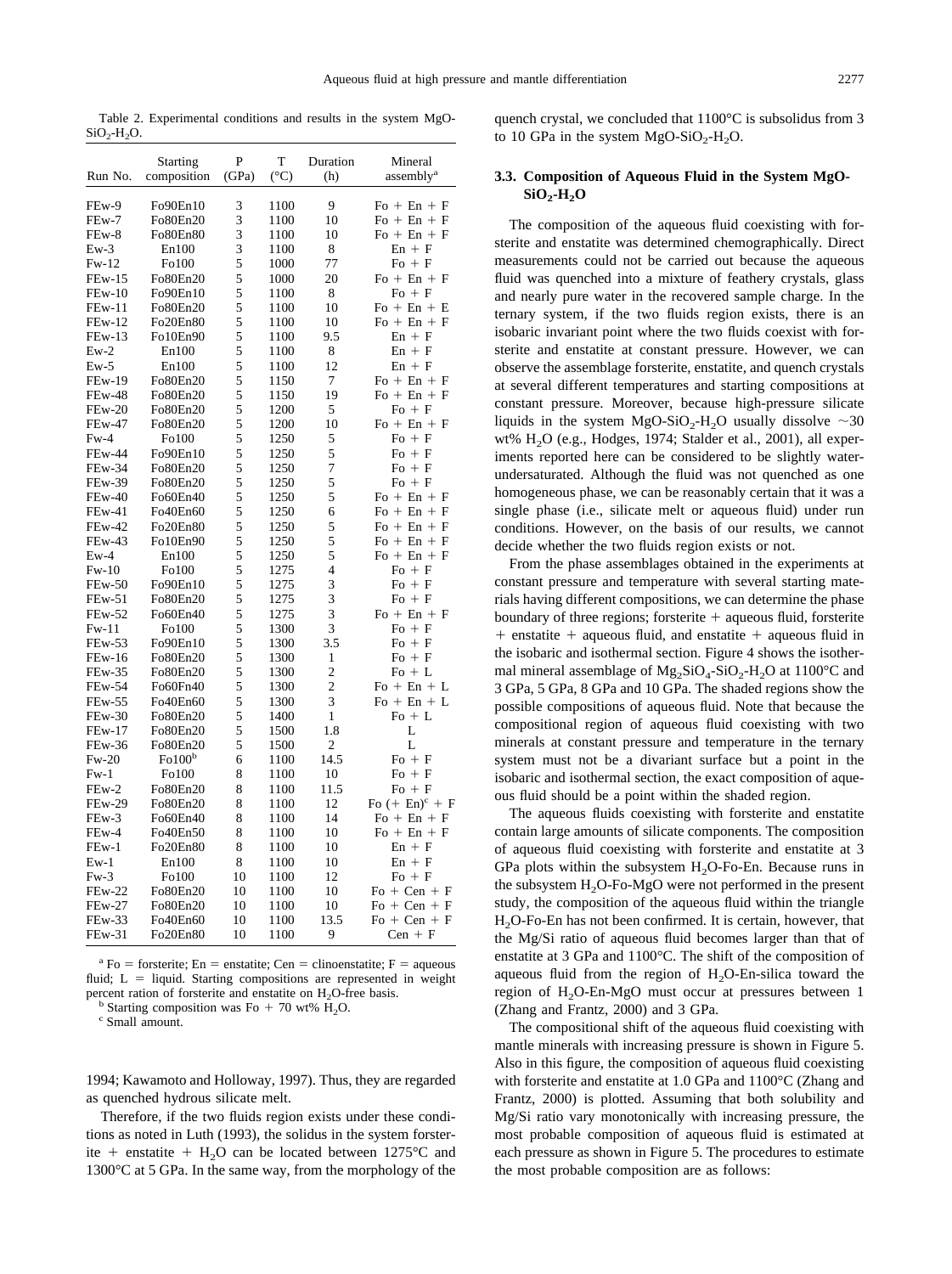<span id="page-5-0"></span>

Fig. 4. Composition of aqueous fluid in the system  $Mg_2SiO_4-SiO_2-H_2O$  at 1100°C and 3, 5, 8, and 10 GPa. The shaded regions show the possible compositions of aqueous fluid (wt%).

(1) It is assumed that both solubility and Mg/Si ratio increases monotonically with increasing pressure.

(2) From the runs FEw-2 and FEw-29, it is estimated that the starting composition, Fo80En20  $+$  19.4 wt%H<sub>2</sub>O, could be just on the phase boundary between stability fields of forsterite aqueous fluid and forsterite  $+$  enstatite  $+$  aqueous fluid at 8 GPa and 1100°C. Therefore, the composition of aqueous fluid at 8 GPa is most likely to be in the upper left side of the rhombic and shaded area at 8 GPa.

(3) From the above constraints 1 and 2, the most probable compositions of aqueous fluid at 8 and 10 GPa are determined as shown in Figure 5.

(4) The points at 1 GPa by [Zhang and Frantz \(2000\)](#page-12-0) and ours



Fig. 5. Pressure effect on composition of aqueous fluid in the system  $Mg_2SiO_4-SiO_2-H_2O$  at 1100°C. Numbers indicate pressures. The shaded regions show the possible compositions of aqueous fluid from Figure 4. Data at 1 GPa and 1100°C from [Zhang and Frantz \(2000\)](#page-12-0).

at 8 GPa are joined by a smooth curve. The middle points, where the smooth curve passes through the rhombic and shaded areas at 3 and 5 GPa, are considered to be the most probable composition of aqueous fluid at 3 and 5 GPa, respectively.

Solubility of silicate components in aqueous fluid coexisting with forsterite and enstatite increases with increasing the pressure up to 8 GPa; from  $\sim$ 30 wt% at 3 GPa to 70 wt% at 8 GPa. It becomes almost constant above 8 GPa. The aqueous fluid coexisting with forsterite and clinoenstatite at 10 GPa also contains  $\sim$  70 wt% silicate components. The Mg/Si wt ratio of aqueous fluid is almost constant (1.2) at pressures between 3 to 8 GPa. At 10 GPa, it increases to  $\sim$ 1.4.

To confirm the high silicate solubility and morphology of quench crystals at high pressure, we conducted one experiment with a large amount of water (Fw-20). The total amount of water added was  $\sim$  70 wt%. By use of this starting composition, we intended to have obtained a sample in which aqueous fluid only was stable at experimental conditions.

Most of materials in the recovered capsule consisted of quench crystals from aqueous fluid [\(Fig. 3D](#page-3-0)). The texture of quench fluid in [Fig. 3D](#page-3-0) is definitely different from that of hydrous silicate melts by [Inoue \(1994\)](#page-11-0) and [Kawamoto and Holloway \(1997\).](#page-11-0) However, a small amount of forsterite was observed in the coldest end of the capsule. This could suggest that the solubility of forsterite on the Fo-H<sub>2</sub>O join was less than 30 wt% at 6 GPa and 1100°C. However, the temperature gradient within this large capsule  $(\sim 4$  mm length) could be large. In addition to this, it was difficult to estimate the forsterite/aqueous fluid ratio in the recovered capsule. Therefore, the solubility of forsterite unfortunately could not be determined from the run Fw-20.

# **3.4. Effect of Temperature on the Composition of Aqueous Fluid**

At 5 GPa and 1250°C, an assemblage of forsterite  $+$  enstatite aqueous fluid was observed for the starting composition of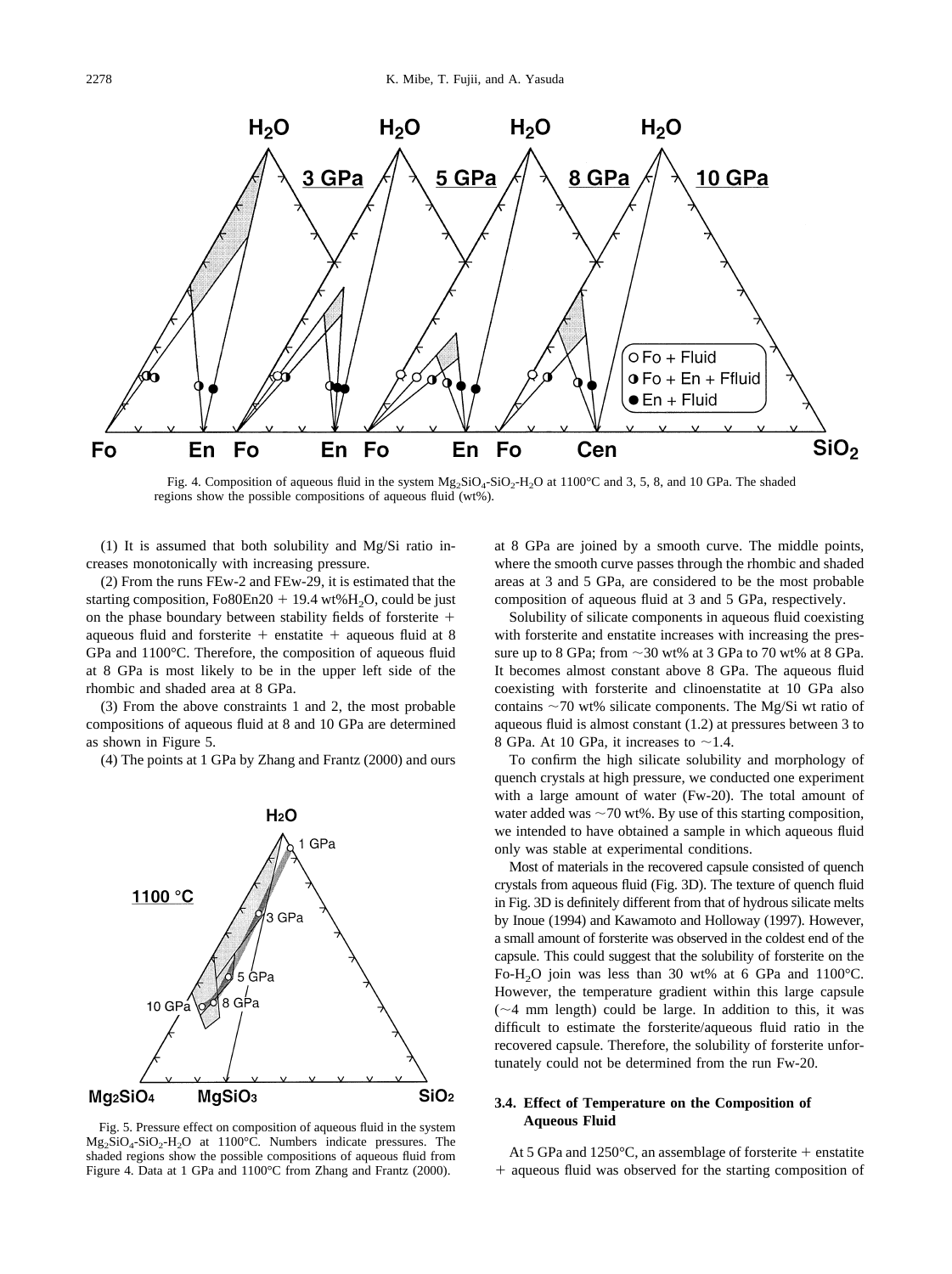<span id="page-6-0"></span>

Fig. 6. Temperature effect on composition of aqueous fluid in the system  $Mg_2SiO_4-SiO_2-H_2O$  at 1250°C and 5 GPa. Data at 1100°C from [Figure 4B](#page-5-0).

 $MgSiO<sub>3</sub> + 15.2 wt% H<sub>2</sub>O<sub>2</sub>$  In other words, enstatite was dissolved in the aqueous fluid in an incongruent manner, and the aqueous fluid coexisting with forsterite and enstatite is in the region of  $H_2O$ -En-silica.

Figure 6 shows an isothermal section of  $Mg_2SiO_4-MgSiO_3$ - $H<sub>2</sub>O$  at 5 GPa and 1250 $^{\circ}$ C. The shaded region denoted by 1250°C shows the possible composition of the aqueous fluid. The composition of aqueous fluid at 5 GPa and 1100°C from [Figure 4](#page-5-0) is also shown as the shaded region (denoted by 1100°C). Because the experiment with starting composition in the region of  $H<sub>2</sub>O$ -En-silica was not conducted, the composition of aqueous fluid at 5 GPa and 1250°C is not well constrained. However, it should be noted that the composition of aqueous fluid coexisting with forsterite and enstatite shifts from the region of  $H_2O$ -Fo-En toward that of  $H_2O$ -En-silica with increasing temperature from 1100°C to 1250°C. This suggests that the aqueous fluid coexisting with forsterite and enstatite becomes increasingly silica rich with increasing temperature.

# **3.5. Estimation of Phase Diagram in the System MgO-SiO<sub>2</sub>-H<sub>2</sub>O**

From all the experimental results listed in [Table 2](#page-4-0), isobaric (5 GPa) and isothermal sections of  $Mg_2SiO_4-SiO_2-H_2O$  are constructed [\(Fig. 7](#page-7-0)). As described above, because we cannot determine whether two fluids region exists in the present study, two possible sections are proposed at 1290°C [\(Fig. 7](#page-7-0), C1 vs. C2) and 1300°C ([Fig. 7](#page-7-0), D1 vs. D2). [Figures 7C1](#page-7-0) and D1, show the sections in the case a two-fluid region exists, whereas, [Figures 7C2](#page-7-0) and D2 show them in the case it does not exist. In the latter case, although the fluid phases having relatively  $H_2O$ rich (at low temperature) and  $H_2O$ -poor (at high temperature) composition are denoted as F and L, respectively, the fluid changes continuously from one to another. Because we can only determine the equilibrium mineral assemblages and the composition of one fluid phase coexisting with two minerals in the present study, [Figure 7](#page-7-0) represents only topological solutions. The actual locations of aqueous fluids and silicate melts are still to be fully determined.

If a two-fluid region exists, run products of FEw-16, 35, and 53 are the most likely candidates for two coexisting fluids with forsterite. However, we cannot observe the texture of phase separation or the spherical quenching texture peculiar to the system that has an immiscible fluids field; for example, in the system Fe-FeO (e.g., [Ohtani and Ringwood, 1984\)](#page-11-0). There may be some explanations for this. One is that there is little difference of the surface tension between silicate melt and aqueous fluid, because the physical nature of hydrous melt and silicaterich aqueous fluid becomes closer with increasing pressure. Another possibility is that all experiments in the present study are water-undersaturated, as discussed in section 3.3.

[Figure 8A, B](#page-8-0) show the pseudo binary phase diagram on the join  $MgSiO<sub>3</sub>-H<sub>2</sub>O$  at 5 GPa. [Figure 8A](#page-8-0) shows the diagram in the case that a two-fluid region exists, whereas [Figure 8B](#page-8-0) shows the case when a two-fluid region does not exist. In both cases, the field of enstatite  $+$  aqueous fluid transforms to forsterite  $+$  enstatite  $+$  aqueous fluid with increasing temperature because the composition of aqueous fluid shifts from the region  $Mg_2SiO_4-MgSiO_3-H_2O$  to the region  $MgSiO_3-SiO_2$ - $H<sub>2</sub>O$  with increasing temperature. The field of forsterite + aqueous fluid appears on the  $H<sub>2</sub>O$ -rich side accompanied by the compositional shift of aqueous fluid described above. From the fact that enstatite melts congruently under the dry condition at 5 GPa (e.g., [Kato and Kumazawa, 1985\)](#page-11-0), there must be a range of H2O content beyond anhydrous conditions where forsterite disappears before enstatite with increasing temperature (see dotted lines in [Fig. 8](#page-8-0)).

### **4. DISCUSSION**

## **4.1. Comparison with Previous Studies on Aqueous Fluid Composition**

[Ryabchikov et al. \(1982\)](#page-12-0) reported the compositions of the aqueous fluid coexisting with forsterite and enstatite in the system  $Mg_2SiO_4-SiO_2-H_2O$  at 3 GPa. Although the Mg/Si ratio of aqueous fluid at 3 GPa and 1100°C is larger than that of enstatite in the present study, their result shows that the composition of aqueous fluid at 3 GPa and 1100°C is in the region of H<sub>2</sub>O-En-silica. [Kushiro et al. \(1968\)](#page-11-0) also conducted experiments on the join  $En-H<sub>2</sub>O$  at 3 GPa and 1100°C and obtained an assemblage of forsterite, enstatite, and aqueous fluid, suggesting that the fluid composition at this pressure and temperature should also be in the region of  $H_2O$ -En-silica rather than in the region of  $H<sub>2</sub>O-Fo-En$ .

Solubility of silicate components in aqueous fluid at 3 GPa and 1100°C has been poorly constrained in the present study. This is because the composition of aqueous fluid at 3 GPa is likely to be located far from the starting compositions used. In general, the smaller the compositional differences between the aqueous fluid at high pressure and the starting materials, the more precisely we can determine the composition of fluid phase by the phase equilibrium measurements. However, it is difficult to prepare the starting materials having water content more than the mixtures of  $Mg(OH)_2$  and  $SiO_2$  because of the difficulty in enclosing small amount of water accurately with the very small sample capsules used in the present study. It cannot be denied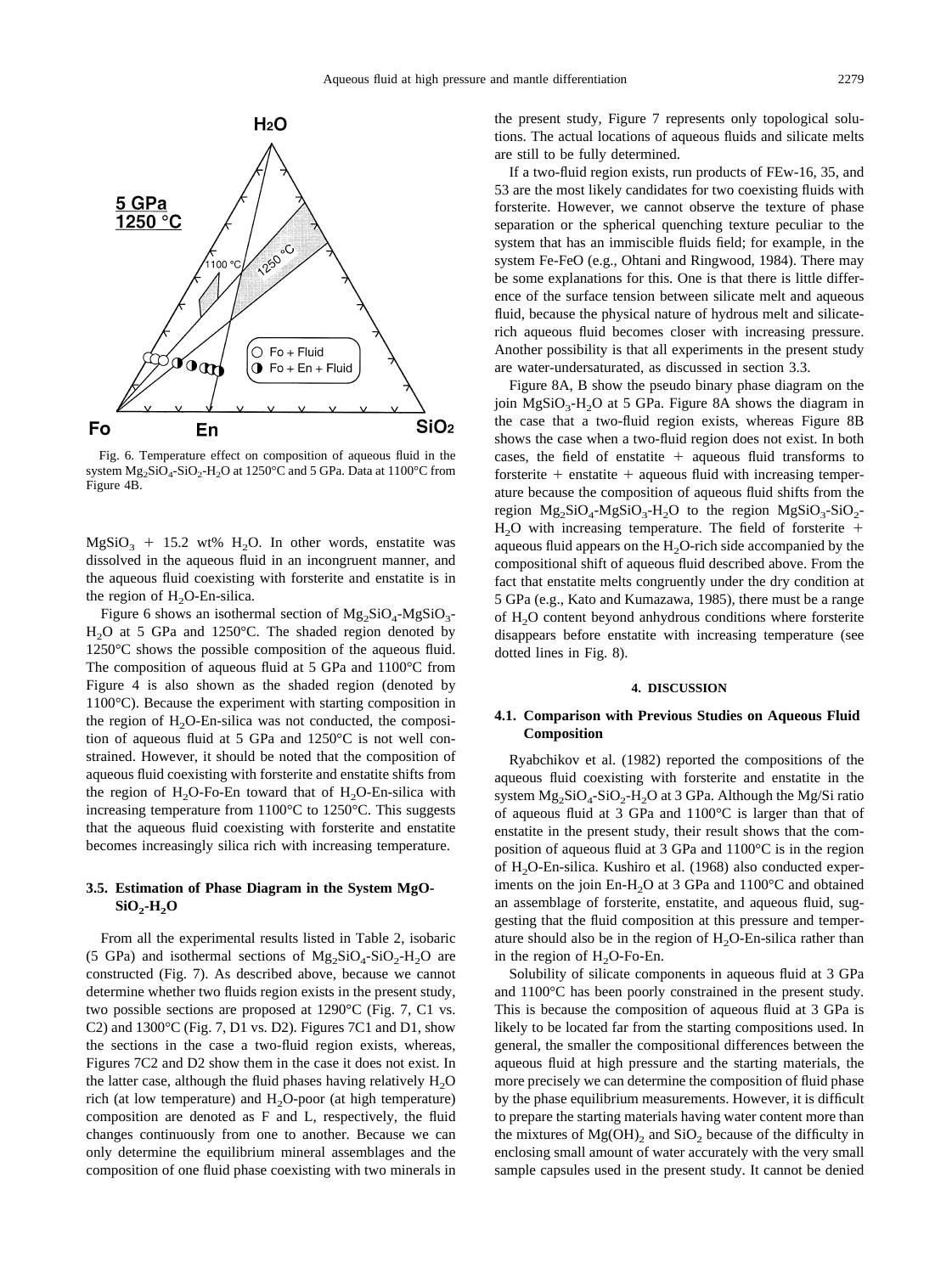<span id="page-7-0"></span>

Fig. 7. Isobaric and isothermal sections at 5 GPa and (A)  $1100^{\circ}$ C, (B) 1250 $^{\circ}$ C, (C1) and (C2) 1290 $^{\circ}$ C, and (D1) and (D2) 1300°C. (C1) and (D1) show the sections in the case two-fluid region exists. (C2) and (D2) show the sections in the case two-fluid region does not exist.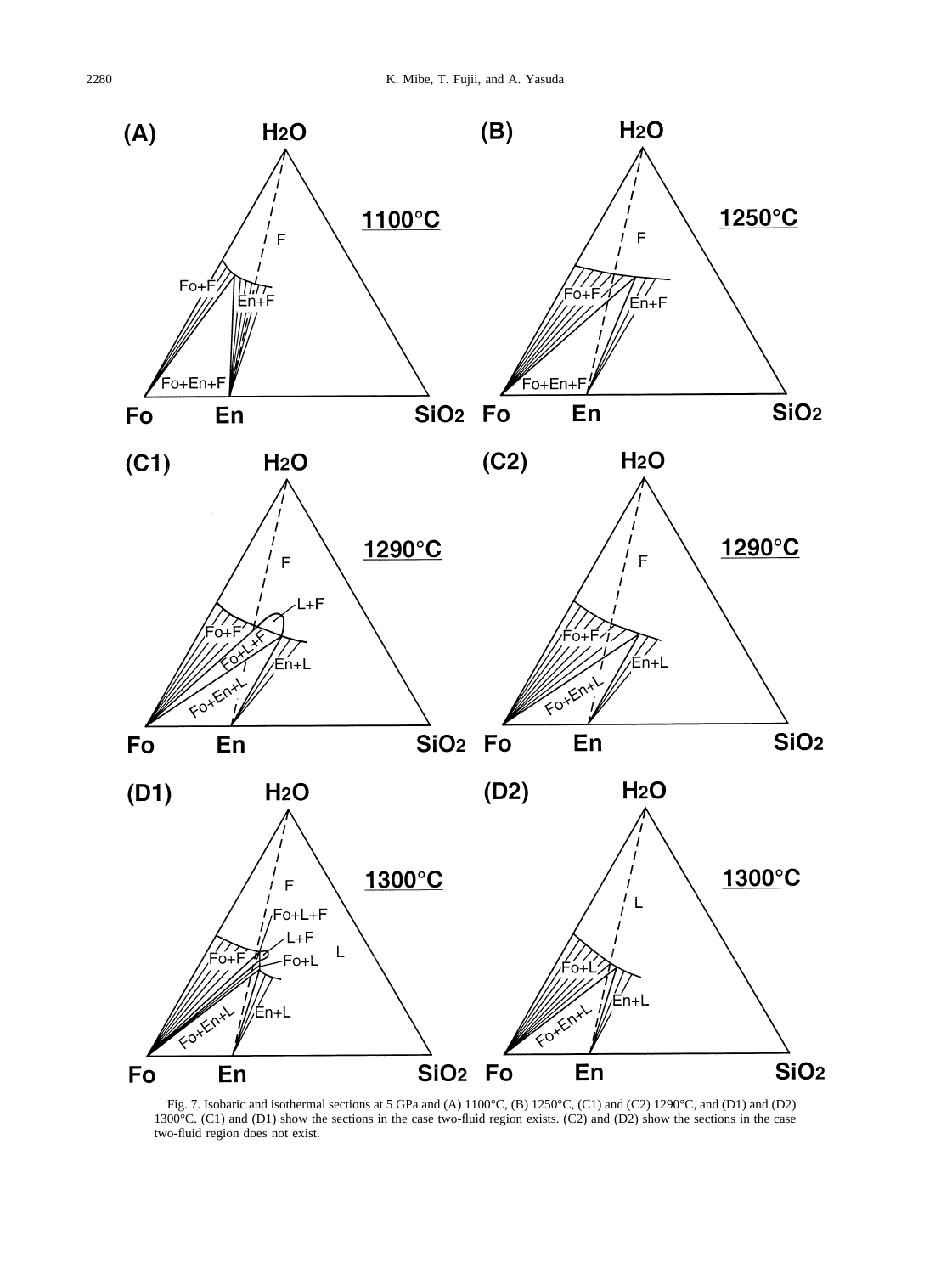<span id="page-8-0"></span>

Fig. 8. Pseudo binary phase diagram on the join MgSiO<sub>3</sub>-H<sub>2</sub>O at 5 GPa. (A) Diagram in the case when a two-fluid region exists. (B) Diagram in the case when a two-fluid region does not exist. Because the liquidus phase relations in  $H<sub>2</sub>O$ -undersaturated compositions were not determined precisely, the fields of En  $+$  L were drawn by dotted lines.

that the overlook of a small amount of forsterite in the run Ew-3 might have caused the compositional difference between the results of the present study and those by [Ryabchikov et al.](#page-12-0) [\(1982\)](#page-12-0) and [Kushiro et al. \(1968\).](#page-11-0) This is because the run Ew-3 only is the constraint to determine whether the Mg/Si ratio of aqueous fluid at 3 GPa is higher than that of enstatite or not.

Previous experimental results on the composition of aqueous fluid in the system  $MgO-SiO<sub>2</sub>-H<sub>2</sub>O$  at pressures less than 3 GPa show the composition of aqueous fluid coexisting with forsterite and enstatite is in the region of  $H_2O$ -En-silica. [Nakamura](#page-11-0) [and Kushiro \(1974b\)](#page-11-0) [\(Fig. 1A\)](#page-1-0) showed that aqueous fluid coexisting with forsterite and enstatite contained  $\sim$  20 wt% silica at 1.5 GPa. The  $SiO<sub>2</sub>$  content of the aqueous fluid coexisting with forsterite and enstatite increased with increasing temperature and reached a maximum at 1315°C, where the melting begins. Almost no solubility of forsterite component was detected in their experiments. This conclusion was confirmed by [Zhang and Frantz \(2000\),](#page-12-0) who provided more systematic results in the  $MgO-SiO<sub>2</sub>-H<sub>2</sub>O$  in the 1.0- to 2.0-GPa and 900 to 1200°C pressure and temperature range, respectively.

At higher pressures (up to 7.7 GPa), [Yamamoto and Aki](#page-12-0)[moto \(1977\)](#page-12-0) reported that the dissolution of enstatite into aqueous fluid retained its congruent character even at high temperature (1225°C at 7.2 GPa), suggesting that the aqueous fluid composition coexisting with forsterite and enstatite should be in the region of  $H<sub>2</sub>O-F<sub>O</sub>$ -En rather than in the region of H2O-En-silica. [Inoue \(1994\)](#page-11-0) also obtained the assemblage of enstatite  $+$  aqueous fluid above 5 GPa at 1100°C on the join En- $H<sub>2</sub>O$  ([Fig. 1B](#page-1-0)). Therefore, although the reason for the compositional discrepancy between the results of the present study and those obtained by [Ryabchikov et al. \(1982\)](#page-12-0) and [Kushiro et al. \(1968\)](#page-11-0) is not clear, the shift of the composition of aqueous fluid coexisting with forsterite and enstatite at  $1100^{\circ}$ C from H<sub>2</sub>O-En-silica toward H<sub>2</sub>O-Fo-En does occur at least at pressures between 3 and 5 GPa as shown in [Figure 5.](#page-5-0)

[Stalder et al. \(2001\)](#page-12-0) also reported compositions of aqueous fluids in the system  $MgO-SiO_2-H_2O$  at 6 to 10.5 GPa and 900 to 1200°C. The silicate solubility reported in [Stalder et al.](#page-12-0) [\(2001\)](#page-12-0) is much smaller than our results by approximately 50% at the same P-T conditions. [Stalder et al. \(2001\)](#page-12-0) used diamond aggregates to trap dissolved material precipitated after quenching. So, their fluid may not be the pure  $H_2O$  but the C (diamond)-saturated C-H-O fluid. Although [Stalder et al. \(2001\)](#page-12-0) determined the mole fraction of  $H<sub>2</sub>O$  in the quenched fluid to be 0.99 by gas chromatography, quenched fluid may not preserve the composition that the fluid had under high pressure and temperature conditions. For example, it is reported that carbonate was precipitated from the C-H-O fluid after quenching in the system  $MgO-SiO<sub>2</sub>-H<sub>2</sub>O-CO<sub>2</sub>$  [\(Eggler et al., 1979\)](#page-11-0) and in the peridotite-H<sub>2</sub>O-CO<sub>2</sub> system [\(Mysen and Boettcher, 1975\).](#page-11-0) Therefore, the difference of the solubility between [Stalder et al.](#page-12-0) [\(2001\)](#page-12-0) and the present study could be explained by the compositional difference of the C-H-O fluid.

# 4.2. Aqueous Fluid in Natural vs. MgO-SiO<sub>2</sub>-H<sub>2</sub>O System

The applicability of phase relations and aqueous fluid composition in a simplified model system to the natural mantle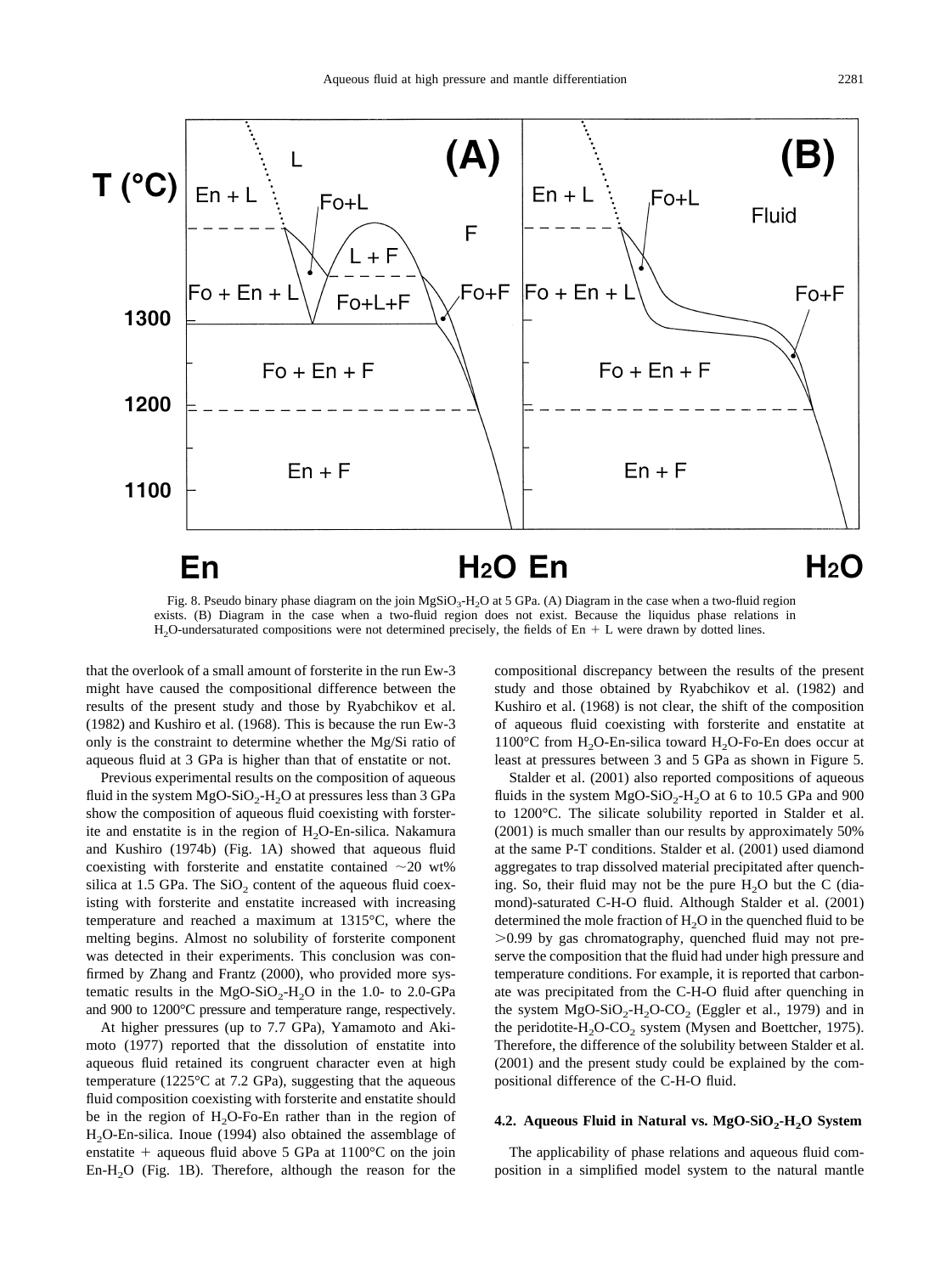

Fig. 9. Pressure dependence of the bulk partition coefficients for aqueous fluid/peridotite. The bars denote the range of the partition coefficients that depend on the ranges of restricted composition of aqueous fluid obtained in our experiments (shaded region in [Fig. 4](#page-5-0)). Solid circles are intermediate values of each range at each pressure. The shaded line is drawn to be consisted with the curve in [Figure 5.](#page-5-0) Bulk partition coefficients by [Nakamura and Kushiro \(1974b\), Zhang and](#page-11-0) [Frantz \(2000\),](#page-11-0) and the present study are in the  $MgO-SiO<sub>2</sub>-H<sub>2</sub>O$  system, and those by [Schneider and Eggler \(1986\)](#page-12-0) and [Ayers et al. \(1997\)](#page-11-0) are in a natural system.

process may be questioned on grounds that important components of Earth's mantle such as FeO, CaO, and  $Al_2O_3$  are missing. Before proceeding to some applications to the Earth, therefore, the issue of relevance will be addressed.

The pressure dependence of the bulk partition coefficients for aqueous fluid/peridotite is shown in Figure 9. The peridotite having the composition of Fo70En30 is adopted as an approximation of mantle rock in the calculations. Bulk partition coefficients by [Nakamura and Kushiro \(1974b\)](#page-11-0) and [Zhang and](#page-12-0) [Frantz \(2000\)](#page-12-0) in the MgO-SiO<sub>2</sub>-H<sub>2</sub>O system and those by [Schneider and Eggler \(1986\)](#page-12-0) and [Ayers et al. \(1997\)](#page-11-0) in a natural system are also plotted in Figure 9. The shaded line is drawn to be consistent with the curve in [Figure 5](#page-5-0).

Partition coefficients of  $SiO<sub>2</sub>$  in the natural system studied by

[Schneider and Eggler \(1986\)](#page-12-0) are obtained at nearly isothermal conditions (1.3  $\sim$  1.7 GPa at 1080°C; 2.0 GPa at 1100°C), and increase with increasing pressure as seen in the  $MgO-SiO<sub>2</sub>-$ H<sub>2</sub>O system. The correlation between temperature and partition coefficient of  $SiO<sub>2</sub>$  is expected to be positive from our experimental results (shown in [Fig. 6\)](#page-6-0). This tendency can also be seen in the natural system; the partition coefficient at 3 GPa and 800°C by [Ayers et al. \(1997\)](#page-11-0) is smaller than that at 2 GPa and 1100°C. Partition coefficients of MgO in the natural system studied by [Schneider and Eggler \(1986\)](#page-12-0) also increase slightly with increasing pressure. The value by [Ayers et al. \(1997\)](#page-11-0) becomes large at 3.0 GPa. Their results are very much consistent with the present study in the  $MgO-SiO<sub>2</sub>-H<sub>2</sub>O$  system.

The applicability of our simple system data to natural mantle is also justified in the light of dissolution reactions. The composition of aqueous fluid at pressures between 1 and 2 GPa in the MgO-SiO<sub>2</sub>-H<sub>2</sub>O system [\(Nakamura and Kushiro, 1974b;](#page-11-0) Zhang and Frantz,  $2000$ ) is in the region of  $H<sub>2</sub>O$ -En-silica. This indicates that incongruent dissolution of enstatite occurs at this comparative low pressure, leaving an olivine residuum. [Schnei](#page-12-0)[der and Eggler \(1986\)](#page-12-0) also reported the incongruent dissolution of enstatite up to 2 GPa in natural system. On the other hand, our simple-system results show that enstatite dissolves congruently above 3 GPa. The approximate mass balance calculation on Mg-rich aqueous fluid observed in the natural system at 3 GPa by [Ayers et al. \(1997\)](#page-11-0) also indicates that congruent dissolution of enstatite, olivine, and garnet occurs. Therefore, not only are the P-T dependence of partition coefficients in MgO- $SiO<sub>2</sub>-H<sub>2</sub>O$  system similar to those in the natural system, but the change of dissolution reactions with pressure is also similar, indicating that phase relations and fluid compositions in MgO- $SiO<sub>2</sub>-H<sub>2</sub>O$  system are a good guide to those in natural peridotite.

### **5. IMPLICATIONS FOR THE EARTH'S DIFFERENTIATION**

# **5.1. Differentiation of the Mantle**

According to [Mibe et al. \(1998\),](#page-11-0) aqueous fluid in the upper mantle can migrate upward by percolation because the dihedral angle at aqueous fluid–forsterite–forsterite triple junction is less than 60° at high pressure and temperature. Aqueous fluid migrating upward through the mantle can dissolve large amounts of silicate components leaving modified Mg/Si ratios of residual rocks. This process could result in differentiation of originally homogeneous Earth's mantle as suggested by [Fujii et al.](#page-11-0) [\(1996\), Mibe et al. \(1997\),](#page-11-0) and [Stalder et al. \(2001\).](#page-12-0)

The estimated Mg/Si ratio of the Earth's upper mantle ranges from ~0.98 to 1.1 (e.g., [Ringwood, 1966; Green et al., 1979;](#page-11-0) [Jagoutz et al., 1979; Palme and Nickel, 1985\)](#page-11-0) and is higher than that of chondritic meteorites (0.93: [Wasson and Kallemeyn,](#page-12-0) [1988; Anders and Grevesse, 1989\).](#page-12-0) The difference of Mg/Si ratio between upper mantle and primitive chondrites has been attributed to fractionation of  $MgSiO<sub>3</sub>$  perovskite (e.g., [Kumazawa, 1981; Ohtani, 1985\)](#page-11-0) or majorite garnet (e.g., [Ohtani et al., 1986; Herzberg and Gasparik, 1991\)](#page-11-0) in a deep magma ocean during the early stage of the Earth. However, experimental studies on element partitioning (e.g., [Kato et al.,](#page-11-0) [1988a; Kato et al., 1988b; McFalane et al., 1994; Gasparik and](#page-11-0) [Drake, 1995\)](#page-11-0) have revealed that significant separation of high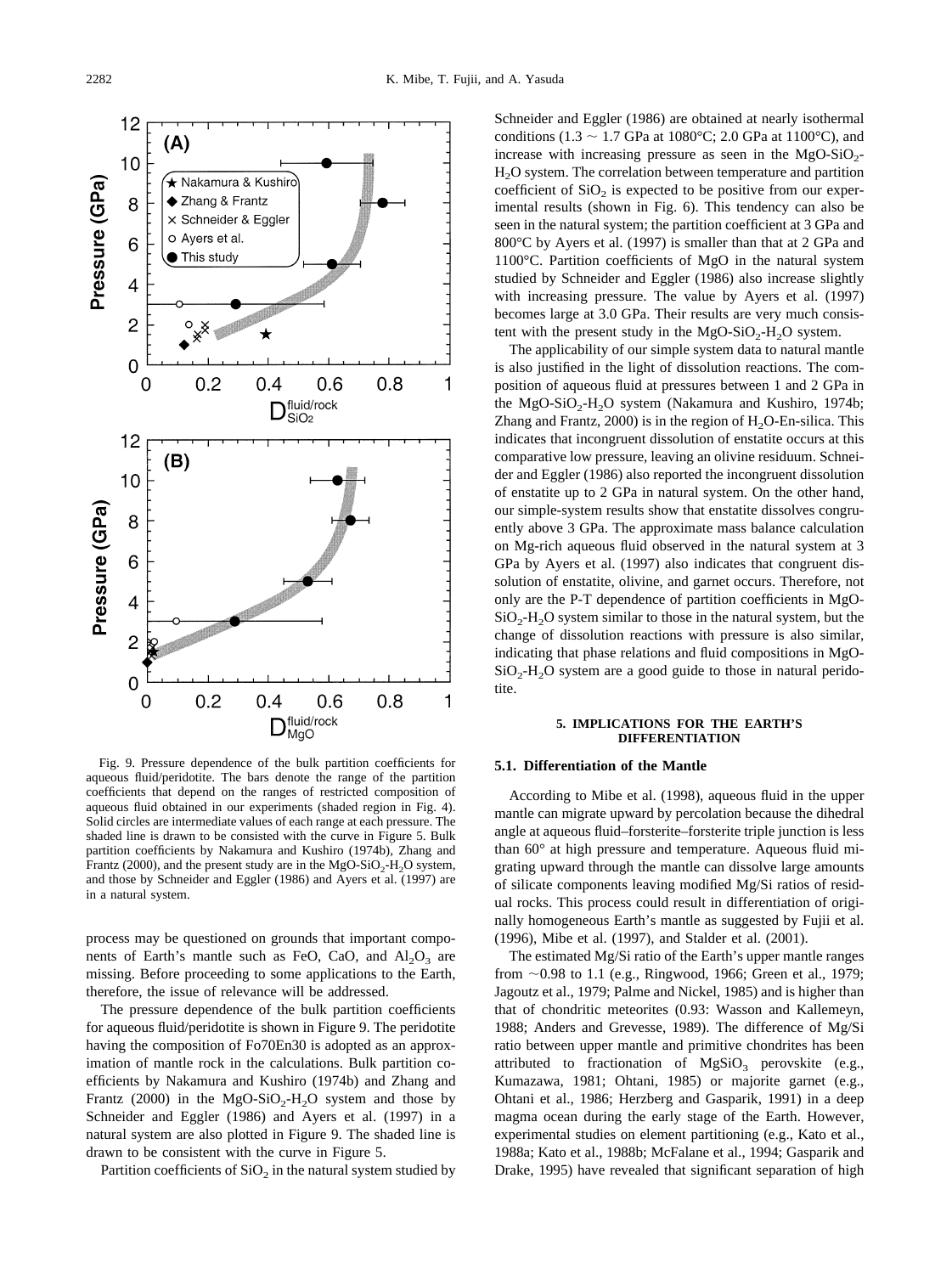

Fig. 10. Mg/Si ratio of the mantle (thick line) before (A) and after (B) migration of aqueous fluid. Thin line represents the composition of aqueous fluid coexisting with forsterite and enstatite. Shaded region shows the compositional range of present upper mantle. Mg/Si ratio of chondrite is also indicated and is smaller than that of present upper mantle. Aqueous fluid migrating upward through the mantle can dissolve a large amount of silicates, leaving modified Mg/Si ratios of residual materials. The deeper part becomes Si rich as a result of releasing high Mg/Si component, whereas the shallower part becomes Mg rich. The surface region becomes Si rich again because low-Mg/Si ratio aqueous fluid [\(Nakamura and Kushiro, 1974b; Zhang and Frantz,](#page-11-0) [2000\)](#page-11-0) is supplied.

pressure minerals also results in fractionation of several element pairs away from chondritic ratios, which the primitive mantle is supposed to retain.

Instead of fractional crystallization differentiation in the deep magma ocean, another explanation (Fig. 10) for producing the Mg/Si contrast in the mantle is as follows. As shown in section 3.3, aqueous fluids coexisting with mantle minerals have higher Mg/Si ratio ( $>1.2$  above 3 GPa) than the primitive chondrites (0.93), and the solubility of silicate component increases with increasing pressure. Therefore, segregation of aqueous fluid from mantle materials may cause differentiation of mantle material in terms of Mg/Si component. In the deep mantle, the composition of residual solid becomes Si rich as a result of releasing high Mg/Si aqueous fluid. On the other hand, shallower mantle becomes Mg rich as a result of precipitating the high Mg/Si component owing to the difference of solubility with pressure. This region may correspond to the present upper mantle. At the shallowest depths, Si-rich region is formed again because significantly Si-rich aqueous fluid [\(Nakamura and](#page-11-0) [Kushiro, 1974b; Zhang and Frantz, 2000\)](#page-11-0) is supplied.

Is the migration of aqueous fluid quantitatively effective in modifying the Mg/Si ratio of the Earth's interior? A simple mass balance calculation of the migration and precipitation of aqueous fluid from the lower mantle to the upper mantle that uses the composition of aqueous fluid at 10 GPa (Mg/Si wt ratio  $= 1.4$ ) reveals that the transfer of aqueous fluid with the mass fraction of only 6.6 wt% of the lower mantle can explain the increase of the Mg/Si ratio of the upper mantle from the chondritic value (0.93) to the present one (0.98). The  $H_2O$ content of this aqueous fluid removed from the lower mantle corresponds to 2.0 wt% of the mass of the lower mantle before migration. In the calculation, the aqueous fluid of the composition at 10 GPa was assumed to precipitate all the silicate components in the upper mantle. Carbonaceous chondrites contain up to 20 wt%  $H<sub>2</sub>O$  [\(Wiik, 1956\)](#page-12-0) and according to twocomponent model,  $\sim$ 10% of the source materials of the Earth is thought to be composed of carbonaceous chondrite-like materials (e.g., Ringwood, 1977; Dreibus and Wänke, 1987). Therefore, the removal of 2.0 wt%  $H_2O$  (that is, 6.6 wt% aqueous fluid) could be probable, because average water content of the Earth-forming source materials might be a few weight percent. Heterogeneous Mg/Si in the mantle therefore can be formed without fractional crystallization in the deep molten magma ocean. It is important to note that the chemical differentiation by the aqueous fluid migration is not in conflict with the magma ocean model. This is because the migration of aqueous fluid in the mantle could have occurred not only in the cold accreting Earth but also by the proceeding solidification of the hydrous magma ocean.

### **5.2. Origin of the Continental Crust**

The existence of a chemically evolved (broadly andesitic;  $\sim$  60 wt% SiO<sub>2</sub>) continental crust is one of the unique features of the Earth when compared with other terrestrial planets in the solar system [\(Taylor and McLennan, 1985\)](#page-12-0). Most models of crustal formation require complex multistage melting processes to derive the evolved feature of the continental crust from the mantle with ultramafic composition (e.g., review in [Rudnick,](#page-12-0) [1995\)](#page-12-0).

[Kelemen \(1995\)](#page-11-0) suggested that it might be possible to form the continental crust in a single stage melting process, because the compositions of the low-degree partial melts of anhydrous mantle peridotite are andesitic [\(Baker et al., 1995\)](#page-11-0). However, the high viscosities of these melts [\(Baker et al., 1995\)](#page-11-0) make it difficult to produce volumetrically significant andesite [\(Rud](#page-12-0)[nick, 1995\)](#page-12-0). Moreover, [Falloon et al. \(1997\)](#page-11-0) insisted that the composition of low-degree mantle melts are not andesitic but nepheline normative (Na<sub>2</sub>O rich) under dry conditions, and raised a doubt about the results of [Baker et al. \(1995\).](#page-11-0)

Our new scenario for differentiating the mantle is also a possible mechanism for making the continental crust. Migrating aqueous fluid, which had already modified the Mg/Si ratio of the mantle, would finally precipitate the Si-rich component at the shallowest part because the composition of aqueous fluid becomes Si rich and solubility becomes small at low pressure [\(Nakamura and Kushiro, 1974b; Zhang and Frantz, 2000\).](#page-11-0) Thus, a silica-rich zone or pyroxene veins would have formed in the relatively shallower portion of the mantle peridotite because there would be a transition zone between large-scale channeled and porous flow regimes due to the pressure and temperature dependence of the connectivity of aqueous fluid in mantle minerals [\(Watson et al., 1990; Mibe et al., 1998; Mibe](#page-12-0) [et al., 1999\).](#page-12-0)

When melting of such a silica-rich zone or pyroxene veins among peridotite occurred, silicic magma may have been formed and extruded on the Earth's surface to generate the protocontinental crust. Because magmas formed from vein plus wall rock melting mechanisms [\(Foley, 1992\)](#page-11-0) are hybrids in all portions of melt components derived from melting of veins (felsic magma) and by melting of surrounding wall rocks (mafic magma), andesitic magma could be formed by a single stage melting of such a mantle peridotite. The continental crust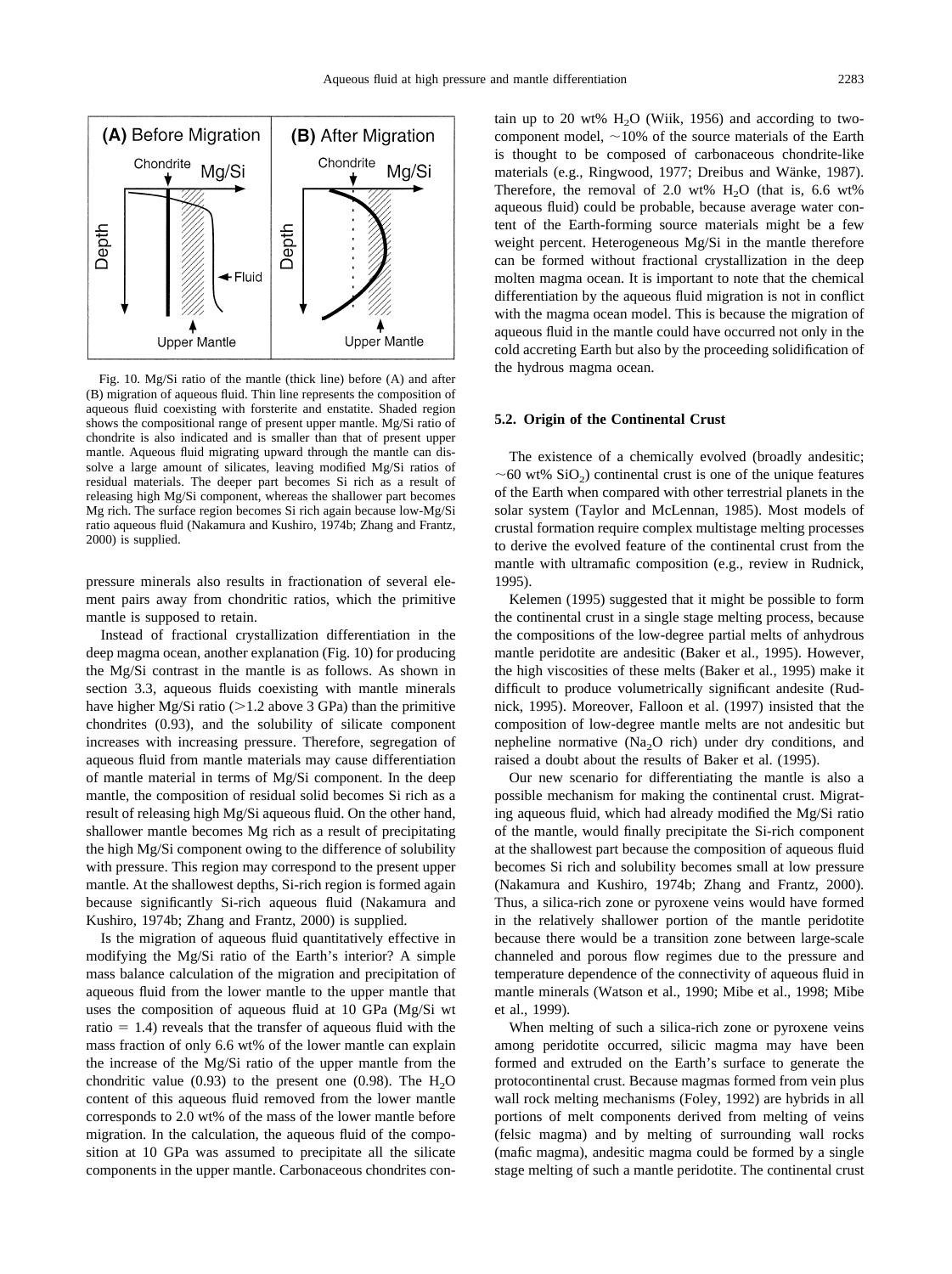<span id="page-11-0"></span>thus originated might have grown mainly by the addition of andesites in subduction zones (e.g., [Taylor, 1967\).](#page-12-0)

*Acknowledgments*—We thank T. Sano, D. Yamazaki, K. Kaneko, S. Ono, T. Hanyu, and T. Kawamoto for their helpful comments, discussions, and encouragement. We are grateful to I. Kaneoka, T. Koyaguchi, S. Nakada, and Y. Miura for their advice and discussions. J. A. Van Orman, G. H. Gudfinnsson, and Y. Fei are thanked for helping us to improve the manuscript. We also thank C. Manning and two anonymous reviewers for their critical and constructive reviews. Prepared with support from the Research Fellowships of the Japan Society for the Promotion of Science for Young Scientists.

*Associate editor:* B. Mysen

#### **REFERENCES**

- Anders E. and Grevesse N. (1989) Abundances of the elements: Meteoritic and solar. *Geochim Cosmochim Acta* **53,** 197–214.
- Ayers J. C., Dittmer S. K., and Layne G. D. (1997) Partitioning of elements between peridotite and  $H_2O$  at 2.0–3.0 GPa and 900– 1100°C, and application to models of subduction zone processes. *Earth Planet Sci Lett* **150,** 381–398.
- Baker M. B., Hirschmann M. M., Ghiorso M. S., and Stolper E. M. (1995) Compositions of near-solidus peridotite melts from experiments and thermodynamic calculations. *Nature* **375,** 308–311.
- Bose K. and Ganguly J. (1995) Quartz–coesite transition revisited: Reversed experimental determination at 500–1200°C and retrieved thermochemical properties. *Am. Mineral.* **80,** 231–238.
- Dreibus G. and Wänke H. (1987) Volatiles on Earth and Mars: A comparison. *Icarus* **71,** 225–240.
- Eggler D., Kushiro I., and Holloway J. (1979) Free energies of decarbonation reactions at mantle pressures: I. Stability of the assemblage forsterite–enstatite–magnesite in the system  $MgO-SiO_2-CO_2-H_2O$  to 60 kbar. *Am. Mineral.* **64,** 288–293.
- Falloon T. J., Green D. H., O'Neill H. St. C., and Hibberson W. O. (1997) Experimental tests of low degree peridotite partial melt compositions: Implications for the nature of anhydrous near-solidus peridotite melt at 1 GPa. *Earth Planet Sci Lett* **152,** 149–162.
- Foley S. (1992) Vein-plus-wall-rock melting mechanisms in the lithosphere and the origin of potassic alkaline magmas. *Lithos* **28,** 435– 453.
- Fujii T., Mibe K., and Yasuda A. (1996) Composition of fluid coexisting with olivine and pyroxene at high pressure: The role of water on the differentiation of the mantle (abstract). *Misasa Seminar on Evolutionary Processes of Earth and Planetary Materials*, 37–38.
- Gasparik T. (1993) The role of volatiles in the transition zone. *J Geophys Res* **98,** 4287–4299.
- Gasparik T. and Drake M. J. (1995) Partitioning of elements among two silicate perovskites, superphase B, and volatile-bearing melt at 23 GPa and 1500–1600°C. *Earth Planet Sci Lett* **134,** 307–318.
- Green D. H., Hibberson W. O., and Jaques A. L. (1979) Petrogenesis of mid–ocean ridge basalts. In *The Earth: Its Origin Structure and Evolution* (ed. MW McElhinny), 265–290. Academic Press.
- Herzberg C. T. and Gasparik T. (1991) Garnet and pyroxene in the mantle: A test of the majorite fractionation hypothesis. *J Geophys Res* **96,** 16263–16274.
- Hodges F. N. (1974) The solubility of H2O in silicate melts. *Year Book Carnegie Inst Wash* **73,** 251–255.
- Inoue T. (1994) Effect of water on melting phase relations and melt composition in the system  $Mg_2SiO_4-MgSiO_3-H_2O$  up to 15 GPa. *Phys Earth Planet Int* **85,** 237–263.
- Iwamori H. (1998) Transportation of  $H_2O$  and melting in subduction zones. *Earth Planet Sci Lett* **160,** 65–80.
- Jogoutz E., Palme H., Baddenhausen H., Blum K., Cendales M., Dreibus G., Wänke H. (1979) The abundances of major, minor and trace elements in the earth's mantle as derived from primitive ultramafic nodules. Proceedings 10th Lunar Science Conference. p. 2031–2050.
- Kato T. and Kumazawa M. (1985) Effect of high pressure on the melting phase relations in the system  $Mg_2SiO_4-MgSiO_3$  (I): Eutectic relations up to 7 GPa. *J. Phys. Earth.* **33,** 513–524.
- Kato T., Ringwood A. E., and Irifune T. (1988a) Experimental determination of element partitioning between silicate perovskites, garnets and liquids: Constraints on early differentiation of the mantle. *Earth Planet Scie Lett* **89,** 123–145.
- Kato T., Ringwood A. E., and Irifune T. (1988b) Constraints on element partition coefficients between  $MgSiO<sub>3</sub>$  perovskite and liquid determined by direct measurements. *Earth Planet Scie Lett* **90,** 65–68.
- Kawamoto T. and Holloway J. R. (1997) Melting temperature and partial melt chemistry of H<sub>2</sub>O-saturated mantle peridotites to 11 gigapascals. *Science* **276,** 240–243.
- Kelemen P. B. (1995) Genesis of high Mg# andesites and the continental crust. *Contrib Mineral Petrol* **120,** 1–19.
- Kennedy G. C., Wasserburg G. J., Heard H. C., and Newton R. C. (1962) The upper three phase region in the system  $SiO<sub>2</sub>-H<sub>2</sub>O$ . *Am J Sci* **260,** 501–521.
- Kumazawa M. (1981) Origin of materials in the Earth's interior and their layered distribution. *J Mineral Petrol Econ Geol Special Issue* **3,** 239–247.
- Kushiro I., Yoder Jr H. S., and Nishikawa M. (1968) Effect of water on the melting of enstatite. *Geol Soc Am Bull* **79,** 1685–1692.
- Lesher C. E. and Walker D. (1988) Cumulate maturation and melt migration in a temperature gradient. *J Geophys Res* **93,** 10295– 10311.
- Luth R. W. (1993) Melting in the  $Mg_2SiO_4-H_2O$  system at 3 to 12 GPa. *Geophys Res Lett* **20,** 233–235.
- Luth R. W. (1995) Is phase A relevant to the Earth's mantle? *Geochim Cosmochim Acta* **59,** 679–682.
- Manning C. E. (1994) The solubility of quartz in  $H_2O$  in the lower crust and upper mantle. *Geochim Cosmochim Acta* **58,** 4831–4839.
- McFalane E. A., Drake M. J., and Rubie D. C. (1994) Element partitioning between Mg-perovskite, magnesiowüstite, and silicate melt at conditions of the Earth's mantle. *Geochim Cosmochim Acta* **58,** 5161–5172.
- Mibe K., Fujii T., and Yasuda A. (1997) Compositions of aqueous fluid coexisting with mantle minerals at high pressures: The role of water on the differentiation of the mantle (abstract). Terra Nova **9** (Suppl.), 483.
- Mibe K., Fujii T., and Yasuda A. (1998) Connectivity of aqueous fluid in the Earth's upper mantle. *Geophys Res Lett* **25,** 1233–1236.
- Mibe K., Fujii T., and Yasuda A. (1999) Control of the location of the volcanic front by aqueous fluid connectivity in the mantle wedge. *Nature* **401,** 259–262.
- Mysen B. O. and Boettcher A. L. (1975) Melting of a hydrous mantle: I. Phase relations of natural peridotite at high pressures and temperatures with controlled activities of water, hydrogen, and carbon dioxide. *J Petrol* **16,** 520–548.
- Mysen B. O. and Wheeler K. (2000) Alkali aluminosilicate-saturated aqueous fluids in the earth's upper mantle. *Geochim Cosmochim Acta* **64,** 4243–4256.
- Nakamura Y. (1974a) The system SiO<sub>2</sub>-H<sub>2</sub>O-H<sub>2</sub> at 15 kbar. *Year Book Carnegie Inst Wash* **73,** 259–263.
- Nakamura Y. and Kushiro I. (1974b) Composition of the gas phase in Mg2SiO4-SiO2-H2O at 15 kbar. *Year Book Carnegie Inst Wash* **73,** 255–258.
- Ohtani E. (1985) The primordial terrestrial magma ocean and its implications for stratifications of the mantle. *Phys Earth Planet Int* **38,** 70–80.
- Ohtani E. and Kumazawa M. (1981) Melting of forsterite  $Mg_2SiO_4$  up to 15 GPa. *Phys Earth Planet Int* **27,** 32–38.
- Ohtani E. and Ringwood A. E. (1984) Composition of the core, I. Solubility of oxygen in molten iron at high temperatures. *Earth Planet Scie Lett* **71,** 85–93.
- Ohtani E., Kato T., and Sawamoto H. (1986) Melting of a model chondritic mantle to 20 GPa. *Nature* **322,** 352–353.
- Pacalo R. E. G. and Gasparik T. (1990) Reversals of the orthoenstatite– clinoenstatite transition at high pressures and high temperatures. *J. Geophys. Res.* **95,** 15853–15858.
- Palme H. and Nickel K. G. (1985) Ca/Al ratio and composition of the Earth's upper mantle. *Geochim. Cosmochim. Acta* **49,** 2123–2132.
- Ringwood A. E. (1966) The chemical composition and origin of the Earth. In *Advances in Earth Science* (ed. P. M Hurley), pp. 287–356. Massachusetts Institute of Technology Press.